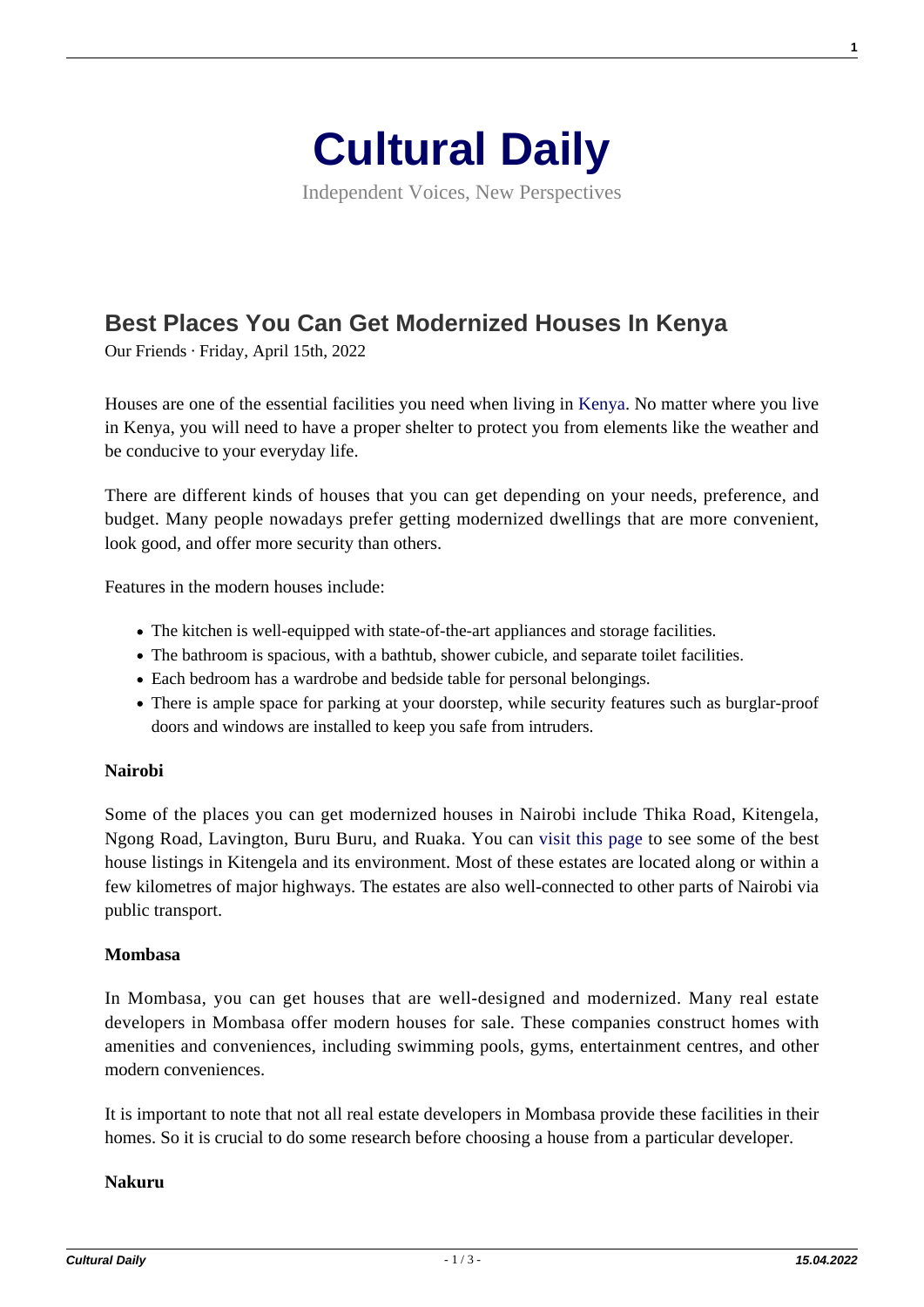Modern homes in Nakuru are more affordable than in other parts of Kenya. The city is also wellknown for its weather, making it a great place to live year-round. If you're looking for an upscale home with all of today's modern amenities, consider settling down in Nakuru. There are plenty of high-end neighbourhoods where you can find luxury houses that will fit your needs and budget.

# **Kisumu**

If you're looking for a uniquely African experience, then Kisumu is a place that will steal your heart. Nestled in Lake Victoria, it boasts scenic beaches, making it an all-around beautiful destination. Its modernized houses add to its beauty, but they also make good on their promise to keep you comfortable.

Enjoy services such as round-the-clock electricity supply and running water, among others.

## **Nyali**

Nyali offers a variety of modern homes and apartments for sale. It's a great place to live if you want to be close to all of Mombasa's attractions but still have easy access to Nairobi and other Kenyan cities. There are many hotels, resorts, shopping centres, restaurants, and nightclubs in Nyali.

## **Kiambu**

The fastest-growing suburb in Nairobi, known for its beautiful homes, has a wide range of contemporary houses perfect for those who have big families and are looking to live in an urban area. It's also known for its wide range of shopping malls, hospitals, and schools that may be attractive to families looking to relocate.

## **Thika**

With houses in Thika, you have the assurance of a balanced lifestyle as you are not just restricted to one location for entertainment and shopping. It makes it easier to enjoy your weekends without travelling far from home. The good news is that there are numerous places to get modernized houses in Thika at an affordable price.

In conclusion, if you are looking for modernized houses in Kenya, you should consider visiting these locations. The aforementioned areas have all been designed to meet your needs and preferences. Therefore, all you need to do is select one that meets your requirements. This way, you can get a house that will serve as a place for relaxation and increase its value over time.

## *Photo by [Amani Nation](https://unsplash.com/@amani_nation?utm_source=unsplash&utm_medium=referral&utm_content=creditCopyText) on [Unsplash](https://unsplash.com/s/photos/kenya?utm_source=unsplash&utm_medium=referral&utm_content=creditCopyText)*

This entry was posted on Friday, April 15th, 2022 at 1:21 am and is filed under [Check This Out](https://culturaldaily.com/category/check-this-out/) You can follow any responses to this entry through the [Comments \(RSS\)](https://culturaldaily.com/comments/feed/) feed. Both comments and pings are currently closed.